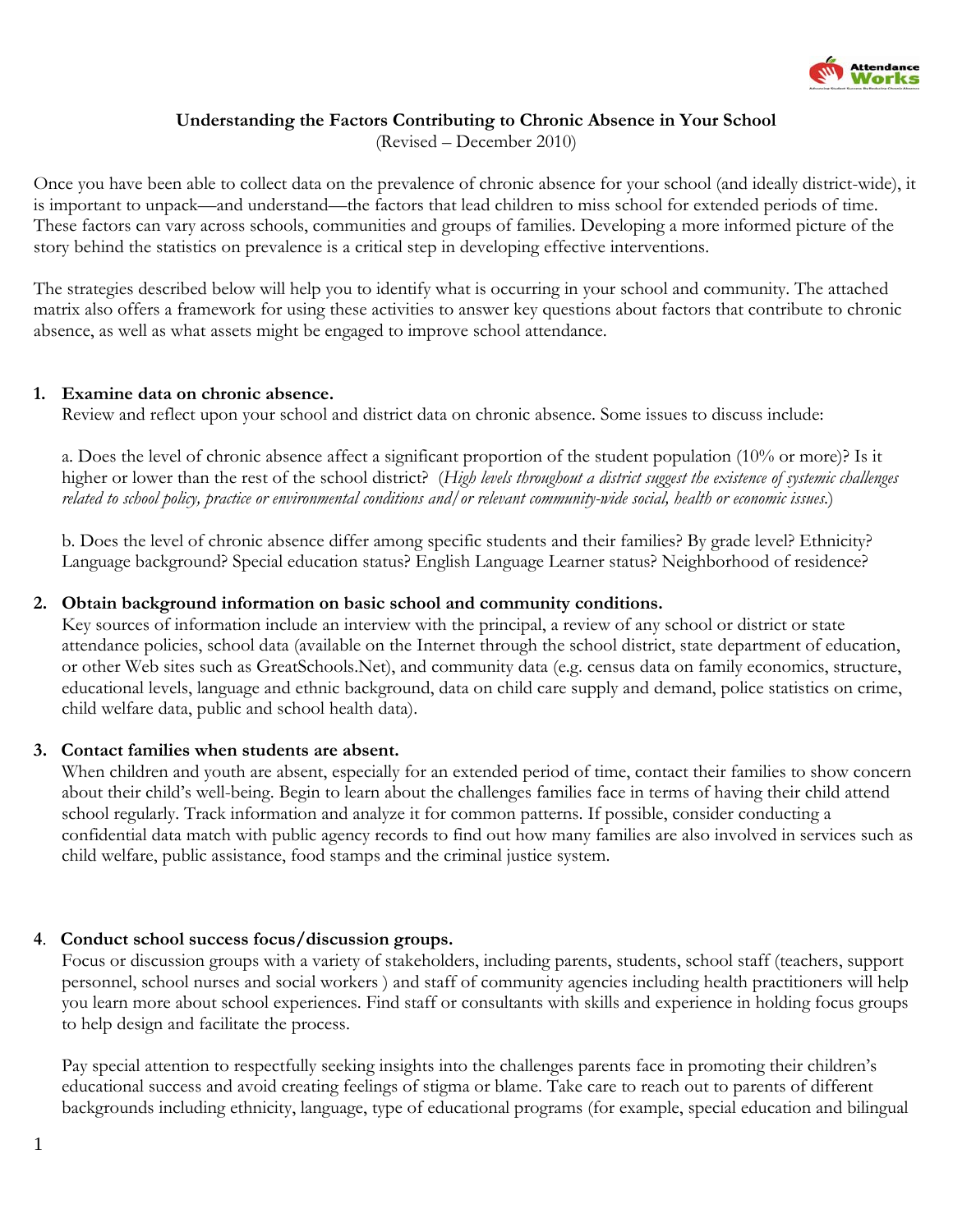

education, as well as general education). Existing parent advisory committees may be helpful resources for parent outreach. Rather than limiting the discussions to barriers to attendance, it may be more helpful to frame the issues around academic success in order to look at the overall situation.

Through careful facilitation, a focus group of older youth may also provide invaluable insight into the underlying causes of attendance and truancy patterns. Again to be successful, it is critical that the staff or consultants designing and facilitating the process are experienced and can create a trusting environment so that youth feel comfortable and can be candid.

Focus groups can be used to identify strengths, as well as barriers, to promoting regular school attendance and school success.

#### **5. Develop parent and student surveys.**

Consider developing a survey to solicit input from an even broader array of parents and students about their experiences with the school, including the issue of regular school attendance. Find skilled professionals familiar with survey design who can work with teams of parents from different backgrounds to help develop, disseminate and collect surveys and to interpret the results. If your school serves sizable numbers of families who speak languages other than English, find resources to help translate the questions culturally as well as linguistically. Student surveys should also be carefully designed and procedures should be put into place to safeguard confidentiality in order to elicit candid responses.

> **For more information about improving attendance and reducing chronic absence go to www. AttendanceWorks.org.**

**Reprinting of this document is permitted.**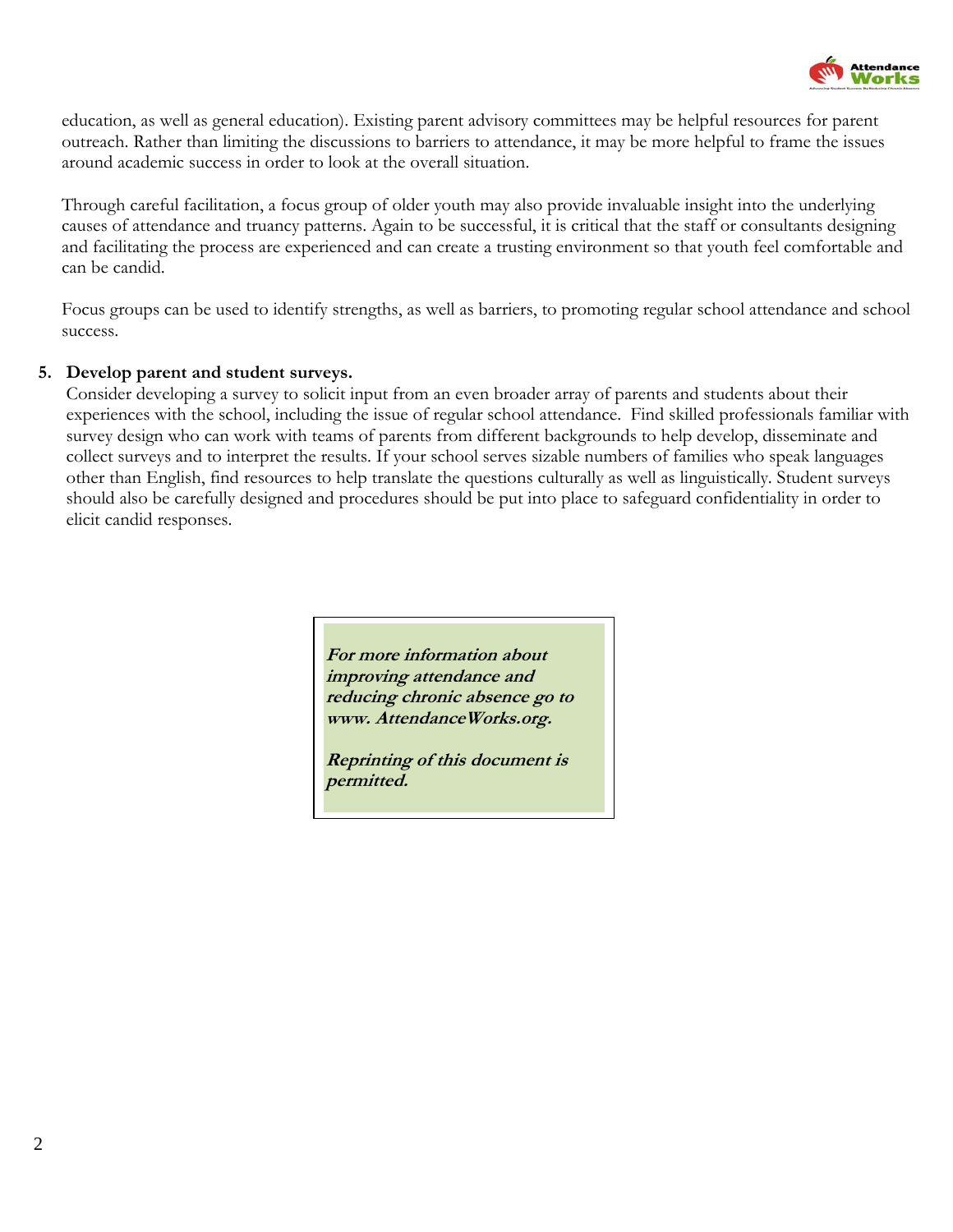

## **FACTORS CONTRIBUTING TO CHRONIC ABSENCE: QUESTIONS FOR YOUR SCHOOL OR COMMUNITY (Information in blue indicates potential sources of data to assess the relevance of possible contributing factors)**

# **A. Is chronic absence a sign that more attention should be paid to promoting regular school attendance?**

| Family                                                                                                      | The to chronic aboence a sign may more attention should be paid to promoting regular sensor attendance.<br>School | Community                                                                                                                     |
|-------------------------------------------------------------------------------------------------------------|-------------------------------------------------------------------------------------------------------------------|-------------------------------------------------------------------------------------------------------------------------------|
|                                                                                                             | 1. Does the school conduct transition activities to orient                                                        |                                                                                                                               |
| 1. Do parents indicate that they (and other families<br>they know) think school attendance is important for |                                                                                                                   | 1. Are staff of family-serving community agencies aware of the<br>importance of regular attendance? (Focus groups with agency |
|                                                                                                             | parents and students to the school and the importance                                                             |                                                                                                                               |
| academic achievement, including attendance in                                                               | regular attendance? (Review of school practice; parent                                                            | staff)                                                                                                                        |
| kindergarten?                                                                                               | focus groups)                                                                                                     |                                                                                                                               |
| (Parent focus groups or survey)                                                                             |                                                                                                                   | 2. Do family- and youth-serving community agencies help to                                                                    |
|                                                                                                             | 2. Does the school communicate the importance of                                                                  | communicate the importance of school attendance through                                                                       |
| 2. Do students think it is important for them to attend                                                     | school attendance to parents through eg. materials sent                                                           | printed materials, parenting classes and/or other supports to                                                                 |
| school every day? (Student focus groups or survey)                                                          | home, school events, and interactions with staff? If so,                                                          | students and families? (Review of on-site community                                                                           |
|                                                                                                             | does this include guidance about when to keep a sick                                                              | resources, focus groups with agency staff)                                                                                    |
| 3. Is missing school a social norm? Does chronic                                                            | child at home and how to avoid unnecessary absence by                                                             |                                                                                                                               |
| absence affect a significant portion of the student                                                         | keeping children healthy and avoiding scheduling                                                                  | 3. Do preschools and other child care providers help families                                                                 |
| population at a school? From a particular                                                                   | vacations and appointments during school time?                                                                    | develop a regular routine of school attendance prior to                                                                       |
| neighborhood? For the district as a whole?                                                                  | (Review of school practice)                                                                                       | kindergarten? (Focus groups or surveys of parents of                                                                          |
| (Attendance data)                                                                                           |                                                                                                                   | preschooler and preschool teachers; Data on child care supply                                                                 |
|                                                                                                             | 3. Do teachers take roll daily? (Review of school                                                                 | and percentage of kindergartners who attended preschool)                                                                      |
|                                                                                                             | practice and district policy)                                                                                     |                                                                                                                               |
|                                                                                                             |                                                                                                                   | 4. Do health providers (i.e. community clinics and                                                                            |
|                                                                                                             | 4. Is the principal knowledgeable about students or                                                               | pediatricians) help to promote school attendance by educating                                                                 |
|                                                                                                             | families with chronic attendance problems? (Principal                                                             | families taking steps to prevent and address chronic illness to it                                                            |
|                                                                                                             | interview)                                                                                                        | does not affect school attendance and if children are younger,                                                                |
|                                                                                                             |                                                                                                                   | procuring timely immunizations? (Telephone survey of health                                                                   |
|                                                                                                             | 5. Do school staff contact families and speak with them                                                           | providers, interview with administrator)                                                                                      |
|                                                                                                             | personally if a student is absent especially, for extended                                                        |                                                                                                                               |
|                                                                                                             | periods of time? (Review of school practice, teacher and                                                          | 5. Do schools and community agencies, including health                                                                        |
|                                                                                                             | parent focus groups)                                                                                              | providers, work together to identify and support families with                                                                |
|                                                                                                             |                                                                                                                   | school attendance problems? (Focus group with agency staff                                                                    |
|                                                                                                             | 6. Do schools recognize and honor students with                                                                   | and principal interview)                                                                                                      |
|                                                                                                             | excellent attendance records? With improved attendance                                                            |                                                                                                                               |
|                                                                                                             | records? (Review of school practice)                                                                              | 6. Do community agencies help parents to adopt strategies they                                                                |
|                                                                                                             |                                                                                                                   | can use at home to promote regular routines, especially                                                                       |
|                                                                                                             | 7. Does the school inform parents when a student has a                                                            | consistent school attendance?                                                                                                 |
|                                                                                                             | contagious health issue (e.g. strep or lice) and educate                                                          | (Focus group with agency staff and parents)                                                                                   |
|                                                                                                             | them about how to identify and respond to the situation                                                           |                                                                                                                               |
|                                                                                                             | so it will not be spread further? When students are ill, is                                                       | 7. Do community members and neighbors express concern if                                                                      |
|                                                                                                             | there support to help them make up for missed                                                                     | they notice students at home during a school day? (Parent and                                                                 |
|                                                                                                             | instruction? (Review of school practice)                                                                          | student focus groups)                                                                                                         |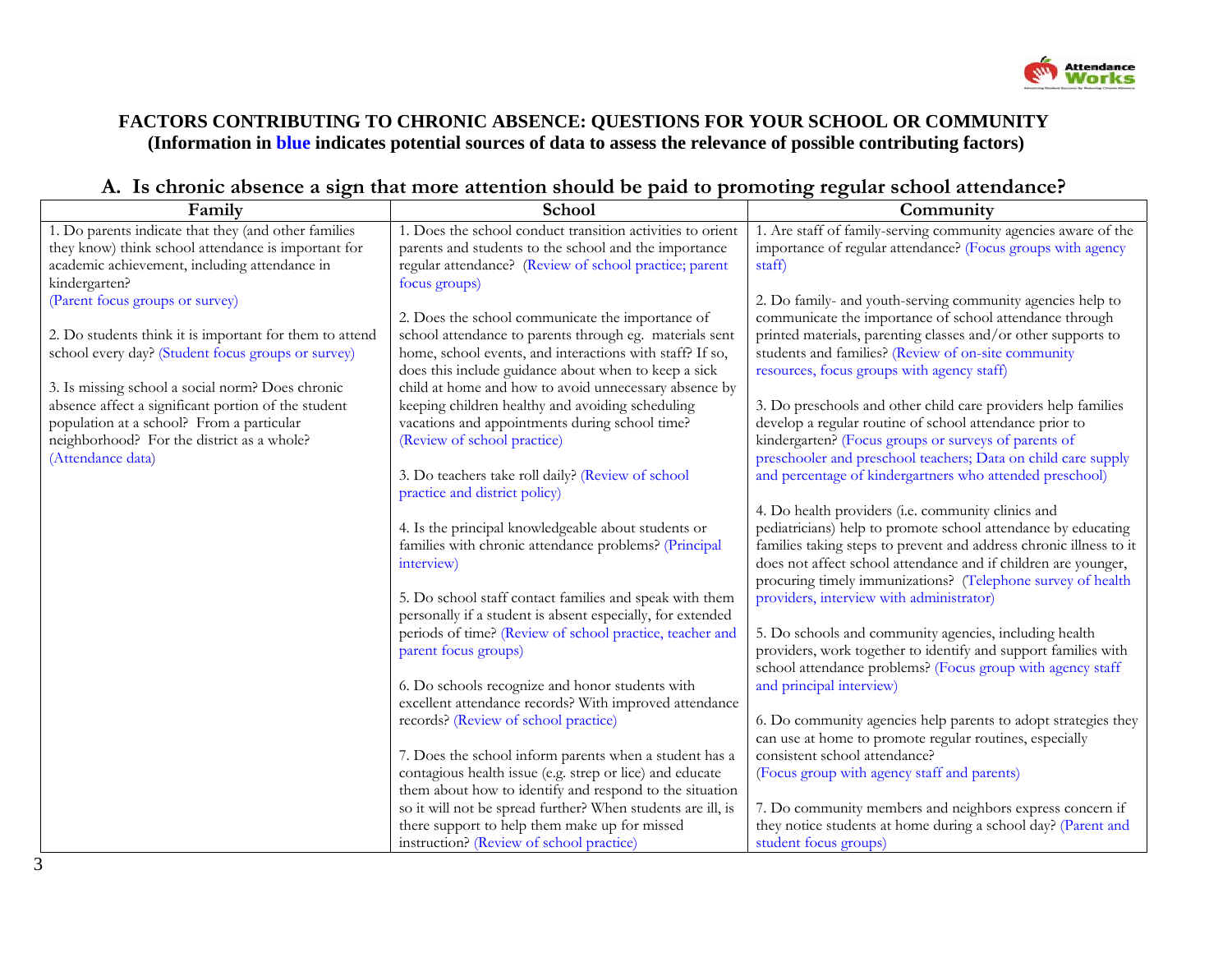

| Family                                                                                                                    | School                                                                                             | Community                                                                                                    |
|---------------------------------------------------------------------------------------------------------------------------|----------------------------------------------------------------------------------------------------|--------------------------------------------------------------------------------------------------------------|
| I. Do parents and students feel a sense of connection to the                                                              | 1. Does the school actively help parents of all                                                    | 1. Do community agencies use the school facility as a                                                        |
| school community? Or do parents or students feel<br>intimidated? Do students miss school because of issues                | backgrounds understand their approach to<br>teaching and learning? (Parent focus groups)           | venue for offering needed supports to families and<br>youth (e.g. parenting classes, education and training  |
| related to economics: e.g. lack of transportation, inadequate                                                             |                                                                                                    | opportunities, access to social services, health                                                             |
| clothing, especially in bad weather, parents working long<br>hours, insufficient nutrition, etc.? (Parent and youth focus | 2. Does the school staff regularly communicate with                                                | services such as well-child checks, immunizations,                                                           |
| groups or surveys; contacts with chronically absent families)                                                             | parents about their child's academic progress and<br>how they can assist in their education during | health education programs, etc.)? (Review of school<br>practice)                                             |
|                                                                                                                           | times and at locations that allow parents,                                                         |                                                                                                              |
| 2. Do parents participate in school activities (e.g. attending                                                            | especially who work, to participate? (Teacher and                                                  | 2. Do community agencies help parents to understand                                                          |
| parent/teacher conferences, volunteering in the classroom,<br>attending school-wide events)? Is this true for different   | parent focus groups)                                                                               | how they can get involved in children's schools?<br>(Focus groups with agency staff and parents)             |
| groups of families at the school? (Parent survey,                                                                         | 3. Does the school offer a range of opportunities for                                              |                                                                                                              |
| observations of school events, focus groups with teachers)                                                                | parents to get involved? Are at least some of                                                      | 3. Are high quality early care and education programs                                                        |
| 3. Do parents feel comfortable talking with the teachers or                                                               | these opportunities appropriate and inviting,<br>especially for working parents with limited       | and experiences available to families? (Data on child<br>care supply and quality ratings -if available, % of |
| other school staff (administrator, social worker or school                                                                | economic resources and job flexibility and/or                                                      | kindergartners who attended preschool, focus                                                                 |
| nurse) about problems that are affecting their child's                                                                    | who are cultural and linguistic minorities?                                                        | groups with parents)                                                                                         |
| attendance? Do parents feel that staff notice when an effort                                                              | (Teacher and parents focus groups and/or                                                           |                                                                                                              |
| has been made to improve attendance? (Parent focus groups                                                                 | surveys)                                                                                           | 4. Is parent engagement supported and nurtured prior                                                         |
| or survey)                                                                                                                |                                                                                                    | to kindergarten thru early childhood and education                                                           |
|                                                                                                                           | 4. Does the school staff have the capacity to                                                      | programs? (Focus groups with parents and                                                                     |
| 4. Do parents and older students feel hopeful that school will<br>have a positive affect on their children's well-being?  | communicate with and engage parents who speak<br>languages other than English? (Review of staff    | preschool teachers)                                                                                          |
| (Parent or student focus groups or surveys)                                                                               | background)                                                                                        | 5. What is the overall educational level of adults in the                                                    |
|                                                                                                                           |                                                                                                    | community where children live? Are there adults                                                              |
| 5. What is the educational experience of parents? Do some                                                                 | 5. Are district policies and practices for addressing                                              | who can serve as mentors and guides to educational                                                           |
| parents feel alienated because they experienced educational                                                               | truancy (e.g. the student attendance review board                                                  | success to friends and neighbors? (Census data on                                                            |
| failure? Does the school serve any communities who have                                                                   | process in California) operational and effectively                                                 | education levels of adults in the community, focus                                                           |
| a prior history of negative experience with formal<br>education? (Parent focus groups and/or survey)                      | working to address truancy? Has this policy been<br>effectively implemented at the school site?    | groups with parents)                                                                                         |
|                                                                                                                           | (Review of district policies and school practice)                                                  | 6. Do community and business leaders actively                                                                |
|                                                                                                                           |                                                                                                    | encourage parents to send their children to school                                                           |
|                                                                                                                           |                                                                                                    | regularly and get involved in their schools?                                                                 |
|                                                                                                                           |                                                                                                    | (Focus groups with parents and teachers)                                                                     |

# **B. Is chronic absence a sign of low levels of school outreach to and engagement of parents?**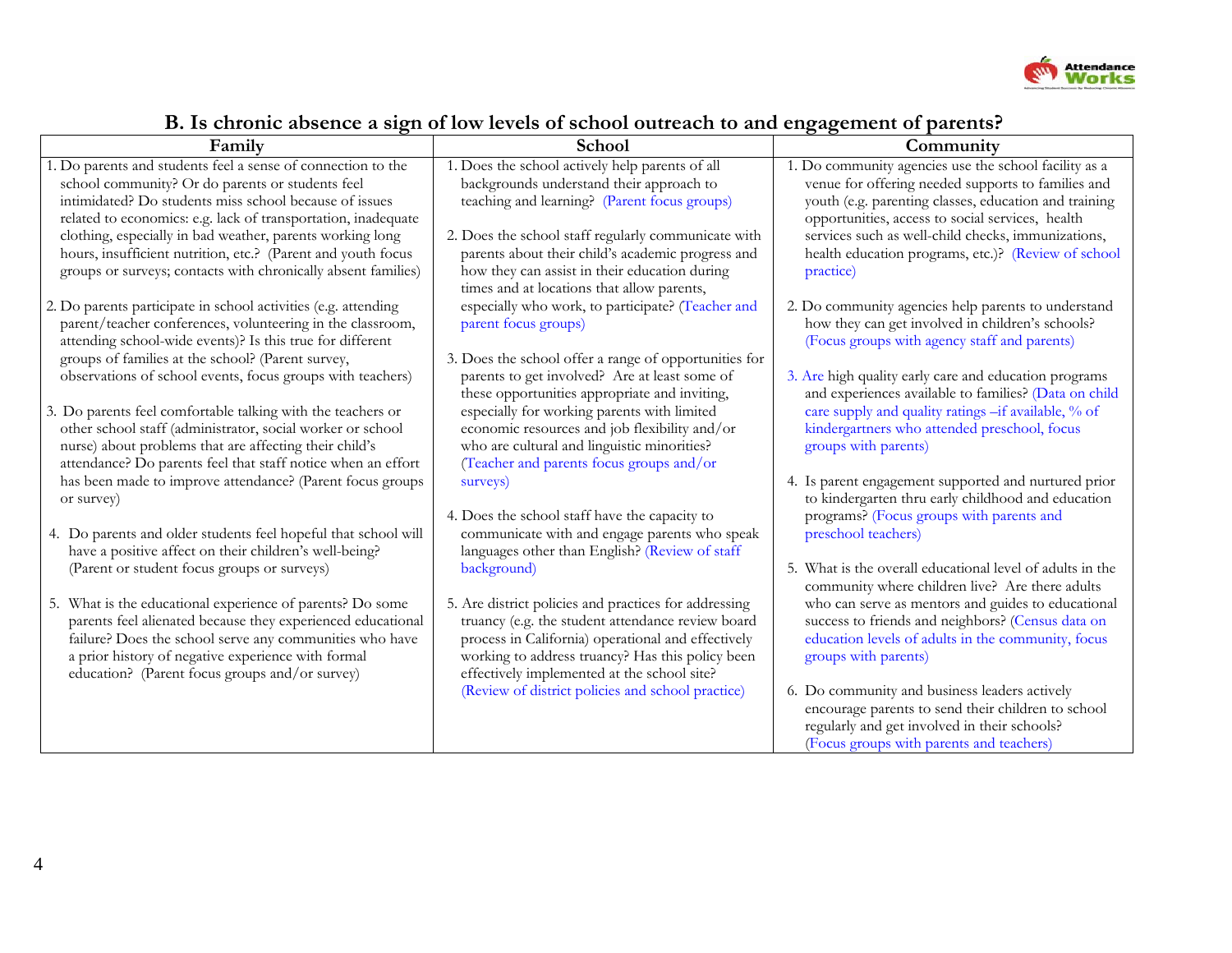

| Does the school have an experienced and skilled site<br>1.<br>administrator? (Teacher and parent focus groups)                                                                                                                    | 1. Do community agencies or community<br>volunteers provide extra tutoring and<br>academic resources to help students                                                                                                                                                                                                                                                                                                                                                                                                                                                                                           |
|-----------------------------------------------------------------------------------------------------------------------------------------------------------------------------------------------------------------------------------|-----------------------------------------------------------------------------------------------------------------------------------------------------------------------------------------------------------------------------------------------------------------------------------------------------------------------------------------------------------------------------------------------------------------------------------------------------------------------------------------------------------------------------------------------------------------------------------------------------------------|
| teacher data)                                                                                                                                                                                                                     | struggling academically? (Review of on-site<br>community resources; teacher focus group,<br>principal interview)                                                                                                                                                                                                                                                                                                                                                                                                                                                                                                |
| turnover or absenteeism? (School district teacher data,<br>principal interview)                                                                                                                                                   | 2. Is mental health consultation available to<br>teachers, students and families through<br>partnerships with community agencies?                                                                                                                                                                                                                                                                                                                                                                                                                                                                               |
| 4.<br>(Review of school data, principal interview)                                                                                                                                                                                | (Review of community resources, principal<br>interview)                                                                                                                                                                                                                                                                                                                                                                                                                                                                                                                                                         |
| learning philosophy in place? (Teacher focus group)                                                                                                                                                                               | 3. Do community agencies provide students<br>with high quality afterschool programming?<br>(Review of on-site community resources;                                                                                                                                                                                                                                                                                                                                                                                                                                                                              |
| the needs of children with special needs? (Teacher<br>focus group, principal interview)                                                                                                                                           | parent focus groups)                                                                                                                                                                                                                                                                                                                                                                                                                                                                                                                                                                                            |
| 7. Are school staff trained and skilled in promoting a<br>positive school climate and helping children resolve                                                                                                                    |                                                                                                                                                                                                                                                                                                                                                                                                                                                                                                                                                                                                                 |
| aware of these practices and how they can support<br>them? (Teacher and student focus groups)                                                                                                                                     |                                                                                                                                                                                                                                                                                                                                                                                                                                                                                                                                                                                                                 |
| Does school discipline policy and practice ensure<br>8.<br>students do not miss instruction due to unnecessary<br>suspensions. (Suspension data, student focus groups,<br>teacher interviews, review of district & school policy) |                                                                                                                                                                                                                                                                                                                                                                                                                                                                                                                                                                                                                 |
| Do test scores indicate that school performance is<br>9.<br>improving or declining? (Test score data)                                                                                                                             |                                                                                                                                                                                                                                                                                                                                                                                                                                                                                                                                                                                                                 |
| 10. Does the school have well-maintained and safe<br>facilities? (Direct observation; Focus groups with<br>teachers, students and parents, consider using the<br>environmental assessment developed for schools by                |                                                                                                                                                                                                                                                                                                                                                                                                                                                                                                                                                                                                                 |
| groups with and/or surveys, ideally with families of diverse                                                                                                                                                                      | are struggling to keep up academically? (Focus groups with<br>Are teachers experienced and trained? (School district<br>2.<br>Does the school suffer from high levels of teacher<br>3.<br>Is the school able to maintain reasonable class sizes?<br>Does the school have a thoughtful curriculum and<br>5.<br>education that their child is receiving? (Parent focus groups<br>Are school staff skilled in identifying and addressing<br>6.<br>6. Are parents pleased or concerned about the effectiveness of<br>conflicts peacefully? Has the school made parents<br>the EPA (http://www.epa.gov/iaq/schools/) |

# **C. Is chronic absence a sign of a poor quality educational program?**